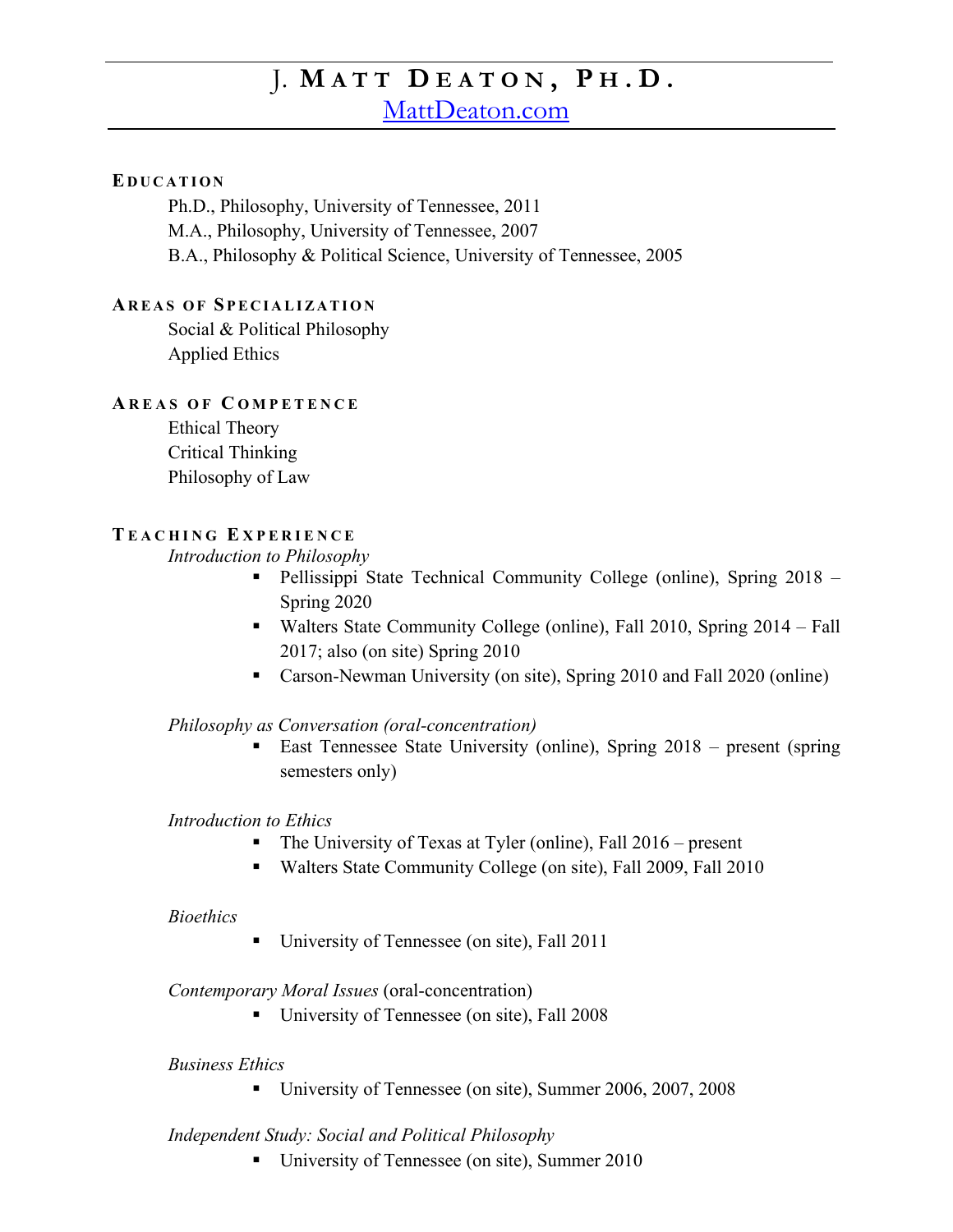## *Social and Political Philosophy*

■ University of Tennessee (on site), Summer 2009, 2010

# *Professional Responsibility* (oral-concentration)

**University of Tennessee (on site), Spring**  $2009 - \text{Fall } 2010$ 

# *Critical Thinking*

■ South College (on site), Summer 2008 – Spring 2009

# *Introduction to the Political Process*

▪ Howard Baker Center for Public Policy (nonpartisan), University of Tennessee (on site), Fall 2011

# **H O N O R S , A W A R D S A N D F E L L O W S H I P S**

- Senior Research Fellow, Squire Family Foundation, 2011-2016
- **Presidential Management Fellow, US Department of Veterans Affairs and Congressional** Research Service, 2012-2013
- Graduate Teaching Associate Excellence in Teaching Award for 2008-2009, Philosophy Department, University of Tennessee
- Baker Scholar, Howard Baker Center for Public Policy (nonpartisan), 2007-2011
- Top Collegiate Scholar, College of Arts and Sciences, University of Tennessee, 2005

# **P U B L I C A T I O N S**

- *Abortion Ethics in a Nutshell*, Notaed Press, 2021.
- "Why and How to Share Collective Feedback," Official Blog of the American Philosophical Association, 2020.
- *The Best Public Speaking Book,* Notaed Press, (2nd Edition, 2019; 1st Edition, 2013).
- *Year of the Fighter*, Notaed Press, 2018.
- *Ethics in a Nutshell: The Philosopher's Approach to Morality in 100 Pages, Notaed* Press, 2017.
- "Problems for Foley's Accounts of Rational Belief and Responsible Belief," (with EJ Coffman), Res Philosophica 90 (2013): 147-160.
- Ethics in a Nutshell: An Intro for Ethics Bowlers (ethics bowl open source edition), Notaed Press, 2013, 2015 (2nd Ed.).
- **•** "The Race to the Bottom Hypothesis," Encyclopedia of Environmental Issues,  $2<sup>nd</sup> Ed$ <sub>1</sub>, Salem Press, Pasadena, CA, 2010.
- Three articles in *Encyclopedia of Global Justice*, Deen Chatterjee, ed. Springer, New York, 2010.
	- ❖ "Public Interest"
	- ❖ "The Universal Declaration of Human Rights"
	- ❖ "UDHR Rights and Duties: Contrasted and Critiqued"